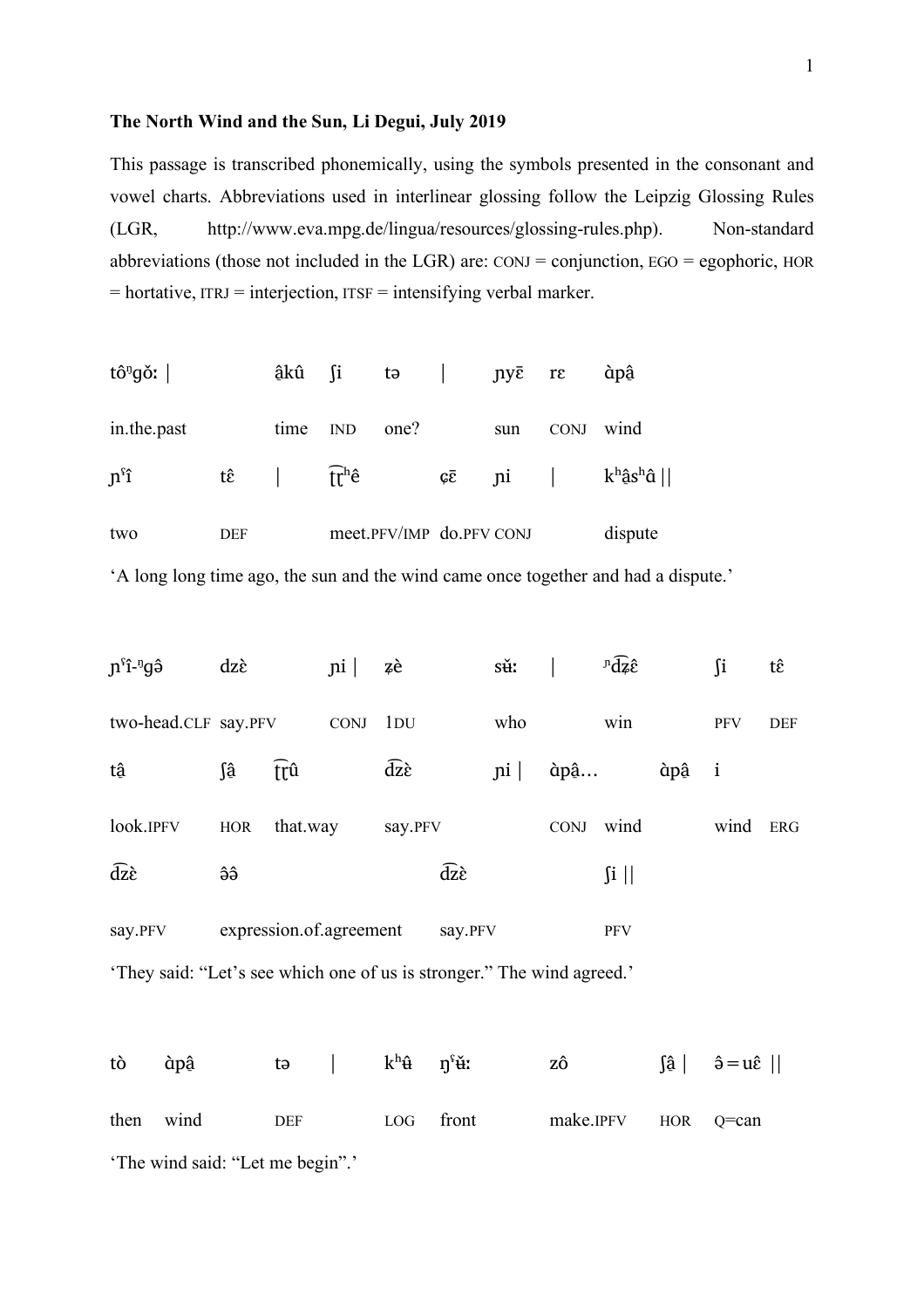| àpậ                                                                             | $\int$ :-t $\bar{\mathfrak{c}}$ o |              | $\sqrt{\varepsilon}$ | mô        | tê          | $\int r^h e$ |  |  |  |
|---------------------------------------------------------------------------------|-----------------------------------|--------------|----------------------|-----------|-------------|--------------|--|--|--|
| wind                                                                            | <b>ITSF-blow</b>                  |              | do.PFV               | person    | <b>DEF</b>  | meet.PFV/IMP |  |  |  |
| $c\bar{c}$ n $\hat{a}$                                                          |                                   | $\mathbf{u}$ | nâ                   | wē        | də          | $\pi$        |  |  |  |
| do.PFV person                                                                   |                                   | <b>IND</b>   | here                 | come.IPFV | <b>PROG</b> | <b>CONJ</b>  |  |  |  |
| 'The wind blew with all its might. [They] met a traveler a traveler came along' |                                   |              |                      |           |             |              |  |  |  |

ɲə̂ tɛ̂ ʈ͡ɽʰê ɕɛ̄ ɲi | ɑ̀pâ̠ ʃǐː-tɕō person DEF meet.PFV/IMP do.PFV CONJ wind ITSF-blow  $\mathfrak{c}\bar{\mathfrak{c}}$  |  $\mathfrak{p}\hat{\mathfrak{o}}$  t $\hat{\mathfrak{e}}$   $\hat{\mathfrak{sw}}$   $\hat{\mathfrak{v}}$   $\hat{\mathfrak{v}}$   $\hat{\mathfrak{v}}$   $\hat{\mathfrak{v}}$   $\hat{\mathfrak{v}}$   $\hat{\mathfrak{v}}$   $\hat{\mathfrak{v}}$   $\hat{\mathfrak{v}}$  $\text{nd}\hat{\mathbf{u}}$   $\qquad \qquad \mathbf{c}\bar{\mathbf{c}}$   $\qquad \text{nd}\mathbf{v}$  $\overline{\text{ndii}}$ : | do.PFV person DEF cloak DEF SUP-wrap do.PFV wrap 'A traveler came along, the wind was blowing with all its might, but the man, in turn, was wrapping his cloak around him with all his might.'

| àpậ                     | tçō                | tçō  |                       | $k^h \mathbf{\hat{u}}$ |               | tâ  | nô  | lê                       | kū | lê           |
|-------------------------|--------------------|------|-----------------------|------------------------|---------------|-----|-----|--------------------------|----|--------------|
| wind                    | blow               | blow |                       | LOG                    |               | now |     | person that clothes that |    |              |
| mbi                     | gârè               |      | $m\hat{a} = r\hat{e}$ |                        | $k^h \hat{u}$ |     | tâ  | lô                       |    | $m\hat{u} =$ |
| take.off.IPFV a.little? |                    |      | NEG=COP               |                        | LOG           |     | now | idea                     |    | <b>NEG</b>   |
| $n\delta$               | <sup>n</sup> dâ rè |      | $\widehat{dz}$        |                        | ∫i            |     |     |                          |    |              |
| $exist.N-EGO$           | that               | COP  | say.PFV               |                        | <b>PFV</b>    |     |     |                          |    |              |

'The wind kept on blowing, and then said: "I can't make that man take off his cloak. I don't know how, so that's it".'